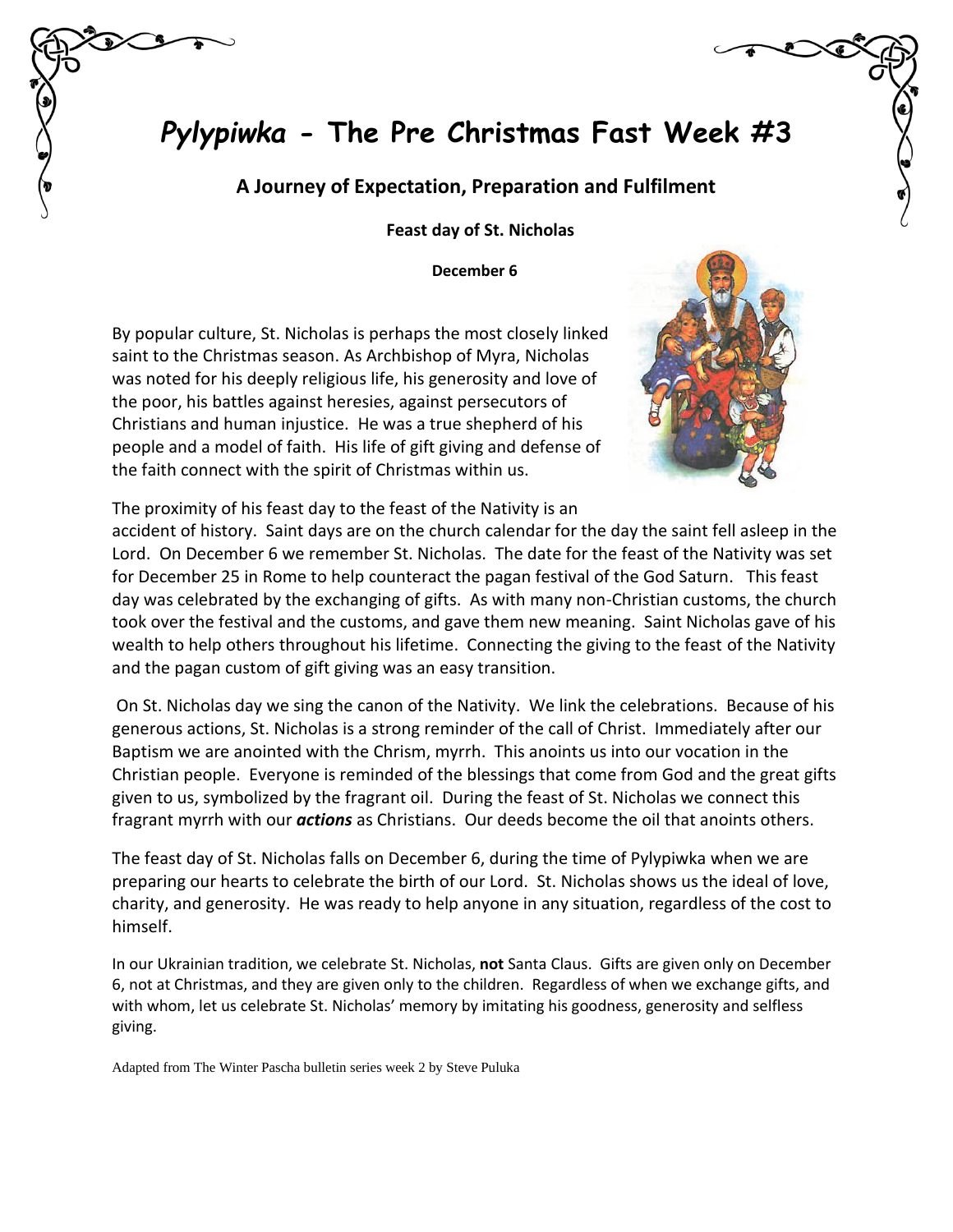## **St. Nicholas lives today! ...... but what about Santa Claus?**

Following the Reformation many people ceased to honour saints, but they weren't willing to give up the traditions linked to St. Nicholas. In America, St. Nicholas was transformed into the chubby, red cheeked, white bearded Santa who loves children, is loved by all and is most generous in giving gifts. Let's face it; Santa Claus is here to stay. But think about it. For how many years do humans believe in Santa? Five, six, seven years? And then what? That's where St. Nicholas comes in.

In the case of children we should allow them the few precious years to believe in Santa. Then, we can help them to realize that Santa is a symbol for someone far more significant; help them learn about St. Nicholas, the good acts he performed, and the generous spirit of giving that we practice with each other thanks to his wonderful example.

Adapted from Christ is Born: A Journey of Expectation, Preparation, and Fulfillment; Office of Religious Education, Archeparchy of Pittsburgh, 2005: **pages 82-83**

### **A Priceless Gift List**

The gifts on this list cost almost no money, but they have GREAT value. When we give one of these gifts, we are giving a priceless gift - ourselves.

- The gift of **listening**  One of the greatest things we can do for another person is to listen without interrupting, daydreaming or thinking about our next leap into the conversation.
- The gift of a **compliment**  Help people reach their full potential catch them doing something right. Compliment children for listening, for their smile, for giving a hug, for sharing.
- The gift of **showing affection**  Demonstrate the love we feel deep inside with hugs, kisses, a gentle squeeze of the hand, pats on the back, smiles.
- The gift of **laughter**  Everyone loves to laugh. Try to see the humor in day-to-day living. Develop the ability to laugh at yourself.
- The gift of **cheerfulness**  This means no complaining, no feeling sorry for yourself, no nasty comments, no screaming. Our gift of cheerfulness will be precious for everyone including ourselves.
- The gift of **doing a favor**  Help with the dishes, type a letter, run an errand.
- The gift of a **game**  Most people have at least one game they like to play... softball, cards, chess, checkers. Offer to play your loved one's favorite game in a non-competitive spirit. Introduce cooperative games. We're winners whenever we share an experience.
- The gift of **contact**  Write notes as simple as "thinking of you today." Make phone calls if someone is having an especially trying time. Reach out with support.
- The gift of **acceptance**  Accept with fortitude the things we can't change. This gift makes a difference in the lives of your friends, family, and colleagues.
- The gift of **prayer**  - The hidden gift.

Taken from<http://simpleliving.startlogic.com/indexoth.php?place=archives/XB/XB1999Presence.php>